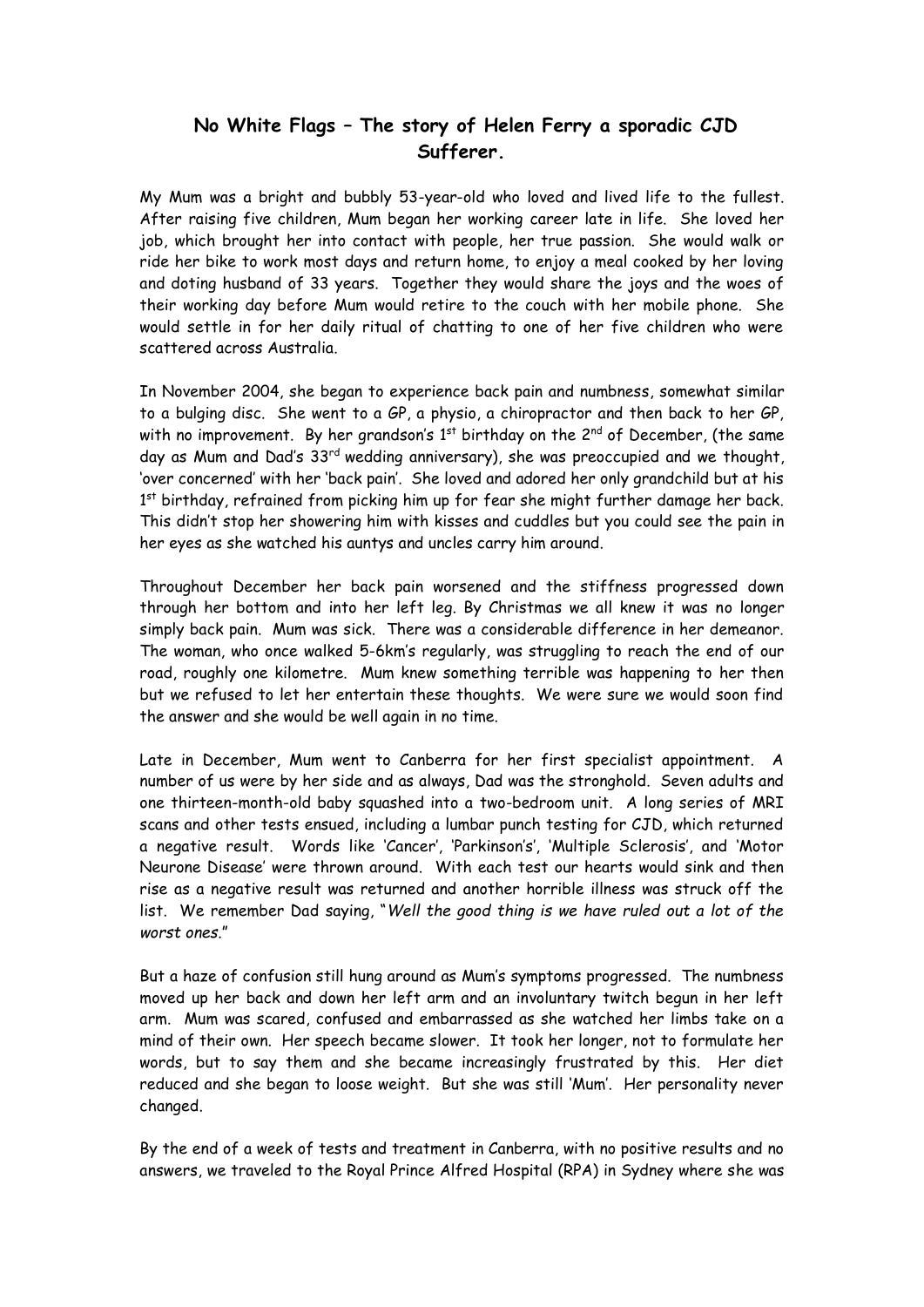to be treated by a Professor of Neurology – the Head of RPA Neurology. Mum spent ten days there where another series of tests were carried out. Mum's fears rose and her ability to sleep declined as she worried through the nights. "No white flags" became our motto as we urged her not to let this thing beat her. The involuntary muscle movement progressed to her legs and she now was unable to walk unassisted.

On the 22 January, Dads birthday, we were finally given an answer to our questions, 'Cortico basal degeneration' – a slow degenerative disease of the brain. We were told that Mum had a maximum of six years to live and that she would be bedridden within two.

Later, Mum said that as early as December 2004, she would lie in bed awake at night and 'feel the disease pulsing through her veins'. She said she knew way back then that there was something seriously wrong with her. By the time they diagnosed her she was almost relieved and she could stop worrying.

We however, were shocked and devastated. The prognosis was unbearable for us to take. The Professor told us Mum would have been deteriorating slowly for the last 1-2 years. But we were left confused. It had been a quick but 'staged' takeover of her body, occurring over the last few months. It had moved from one limb to another in a segmented fashion whilst her mind had remained as alert as ever.

The Professor told us we were wrong and probably 'hadn't noticed her deterioration before now'. But the Professor was wrong, not us.

Mum was flown home via air ambulance and Dad busied himself planning the next 2 years of his life with his wife in a wheelchair. Holidays and wheelchair access renovations. He was set to make the next 6 years as easy and as special as he could. We children also returned to Bega. We were all in shock and needed time together and time with our beautiful Mum. Major decisions were made in that time – all based on the belief we had about 2 good years left with Mum before she would be bedridden.

At our youngest sister's  $21<sup>st</sup>$  birthday on 8 February there was not a dry eye in the room as Mum insisted on speaking. She sat in a wheelchair with her family surrounding her and my brother fighting hard to discreetly hold down Mums twitching leg.

Afterwards, our family started to return to their respective homes and to their jobs believing we had another several years with our beautiful Mum. However Mum continued to deteriorate at the same pace, if not quicker, before our very eyes. She kept loosing her balance and it now took two people to shower her. She was using a walking frame but that was quickly replaced by a fulltime wheelchair. The twitching and spasms became severe. Her arms stiffened and her hands became clenched. What was going on? The RPA had turned us away with an expert diagnosis and a prognosis of a slow deterioration over 2 years.

Much of our anguish was relieved after a chance visit to Bega by a neurologist, Dr Leo Davies. For the first time, we felt someone really listened to us and to Mum and took notice of Mum's rapid deterioration. He offered some possible alternatives to the disease and arranged for Mum to be flown back to RPA. He told us it was not good